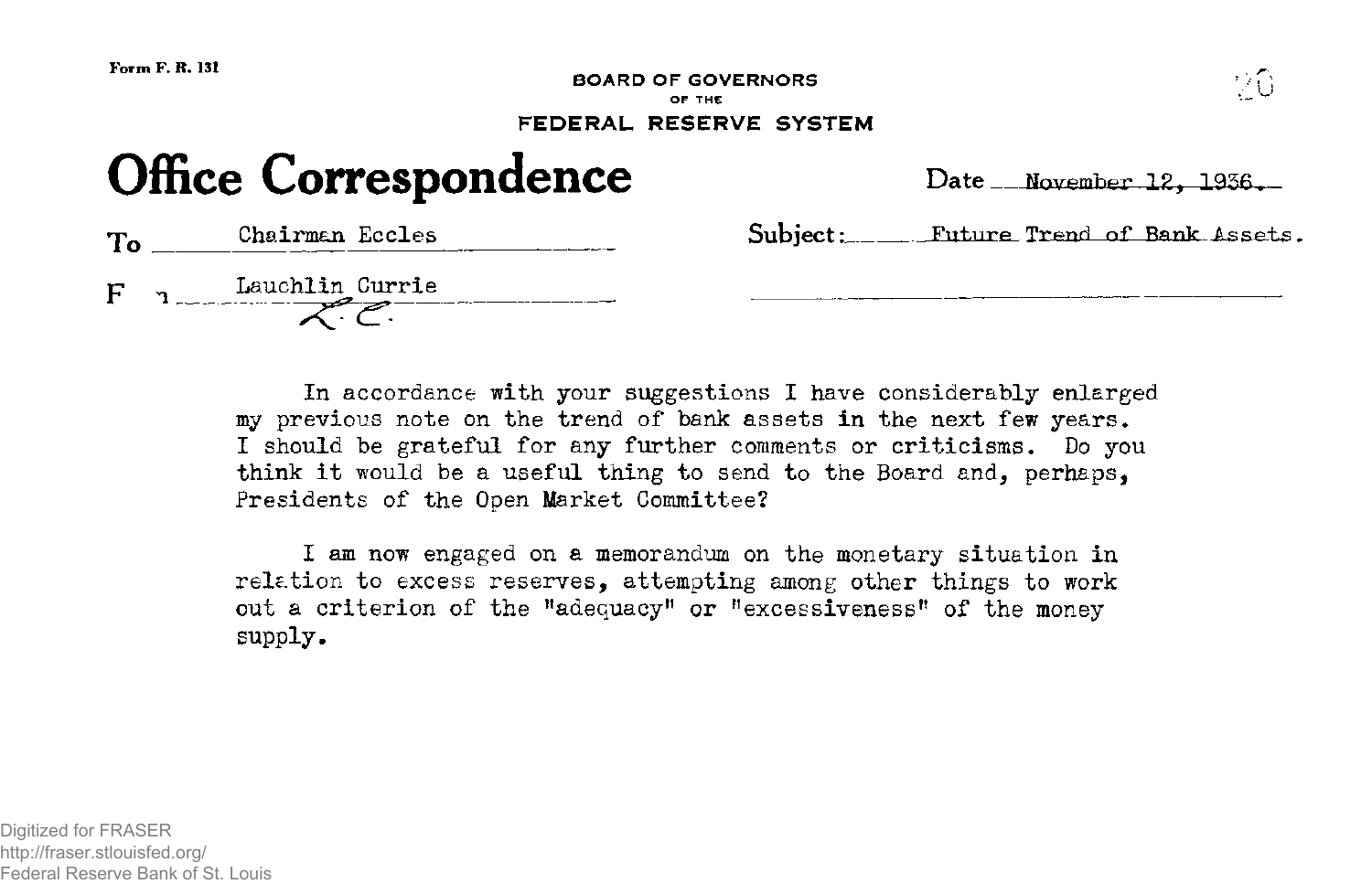# $\sum_{i=1}^{n}$ LC: R & S. Confidential Nov.11, 1956.

### THE TREND OF BANK ASSETS IN THE NEXT FEW YEARS

### Statement of the Problem

Although it is not possible to be very explicit on this subject its importance in various connections justifies a consideration of the evidence bearing on it. Some people feel that in order to meet the demand for commercial loans on the part of their customers that is anticipated with further recovery, banks will dispose of their holdings of Governments and this will exert pressure on the Government bond market. Of even more importance, the rapidity and extent to which banks expand loans may determine in large part the rapidity and extent to which it may prove desirable to take action with regard to excess reserves.

#### Conclusion

A survey of the previous experience in this and other countries, and a consideration of the effect of more recent developments, suggests that while the probable increase in the demand for unsecured and secured loans may very well be in excess of the amount by which it is thought desirable to let total earning assets and, hence, deposits, expand, it will probably not be greatly in excess. This view rests on the assumption that the recovery movement will continue to be orderly and will not be characterized by rapid advances in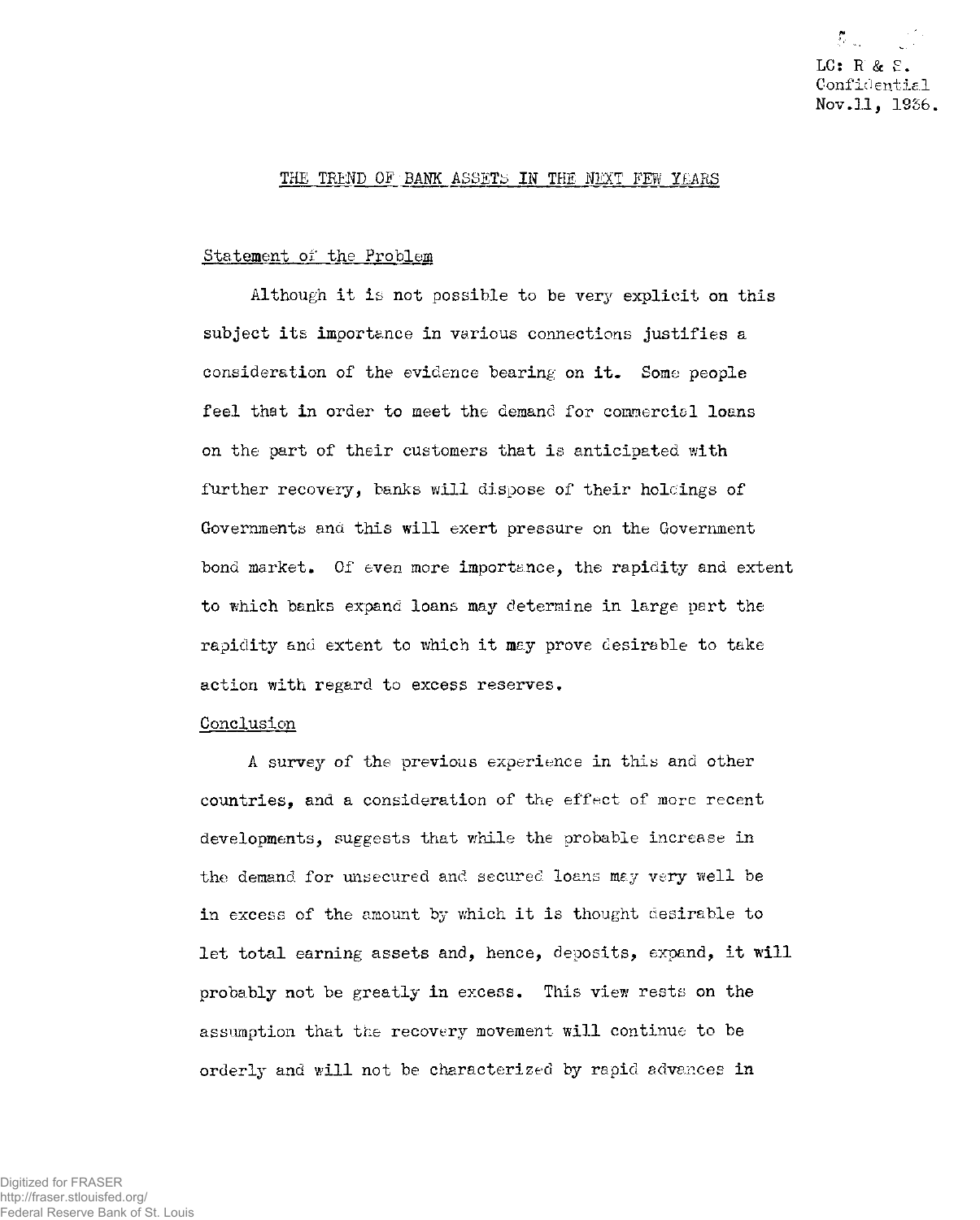commodity prices. Even the anticipated excess in the demand for loans over the amount by which it is thought desirable to permit total earning assets to increase need not entail a liquidation of bank holdings of Government bonds because (a) a substantial portion of bank holdings is in notes and bills and (b) it is to be expected that the Government will retire and refund a portion of the short-term debt.

### Considerations Leading Up to the Conclusion

It would appear, in the first place, that there will be little necessity or disposition to liquidate Governments in order to meet the demand for other types of loans so long as member banks possess an abundance of excess reserves. In view of the magnitude of the expansion of circulating deposits plus outside currency that has occurred since 1933, it is questionable whether it may not be thought desirable to prevent further expansion of the volume of money. If such should prove to be the case, action would have to be taken to return to the condition that prevailed up to 1932 of no excess reserves. The question would then arise as to whether and to what extent banks would liquidate their Governments in order to increase other types of earning assets.

In addition to the expansion of other assets that is possible so long as banks possess excess reserves, there is the expansion that will be possible on the basis of reserves released by a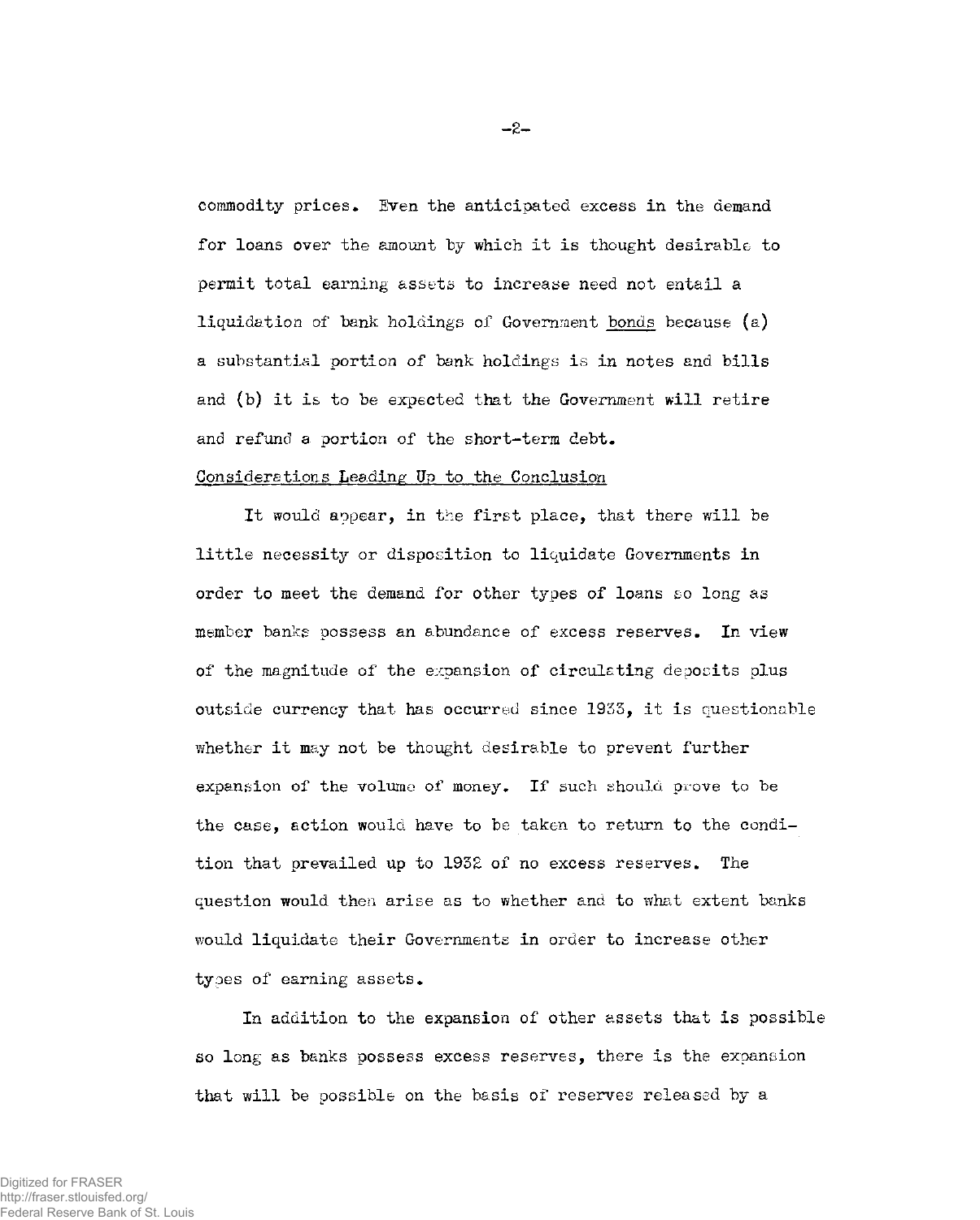shift from demand to time deposits and on the basis of additional capital and surplus. It is apparent, therefore, that considerable expansion of loans is possible before any necessity would arise for a liquidation of Governments.

We may now look at the matter from the banks' point of view. Banks are as a rule anxious to meet any requirements for loans of their customers which they consider safe. The rates are generally higher than on other assets and the goodwill and maintenance of the customer relationship is a factor. On the other hand, banks have always the problem of liquidity to bear in mind. They feel they need a substantial portion of assets they can realize on quickly without loss of principal or of goodwill.

It is of interest to compare the proportion of earning assets of member banks represented by Governments, call loans to brokers in New York, and acceptances and commercial paper, of 18.6 percent in 1929 with 41 percent in 1956. If, on the latter date, Government guaranteed issues are included, the proportion becomes 47 percent. If only Government notes, bills and certificates are included in each case, the proportions were 10 percent in 1929 and 24 percent in 1956. Even allowing for some increase in liquidity requirements resulting from the experience in the depression, it is apparent that, judged by pre-depression standards, banks have a large portion of their earning assets in liquid form and could well afford to increase their customer loans at the expense of

liquid earning assets.

 $-5-$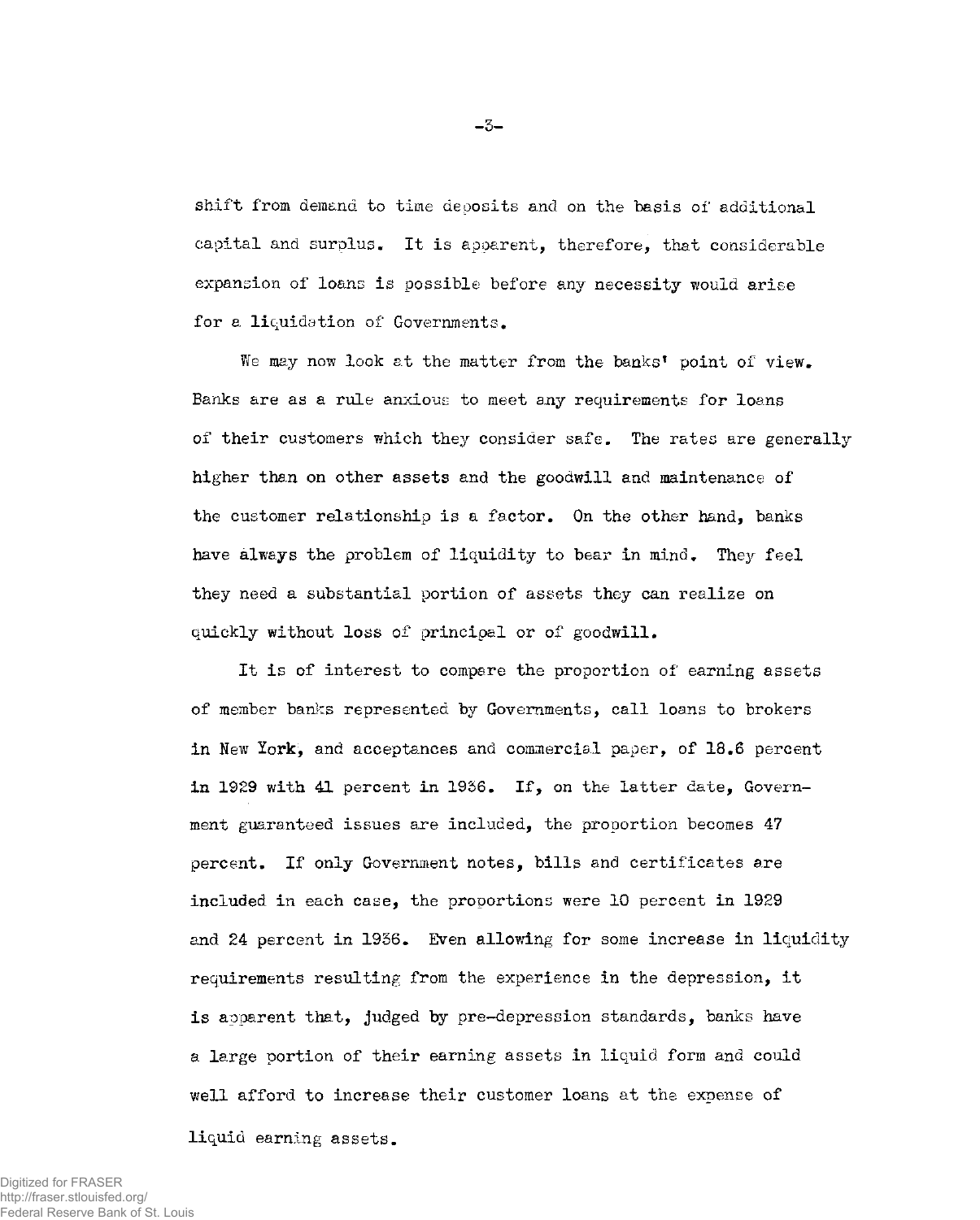| It would appear, therefore, that the amount of expansion         |
|------------------------------------------------------------------|
| of customer loans to be expected becomes more largely a question |
| of the probable demand for such loans than of reluctance of      |
| banks to make loans. In approaching this problem it will be      |
| helpful to compare the earning assets of member banks in 1933    |
| with the earning assets in 1929. This is done in the following   |
| ${\tt table:}$                                                   |

| Government Obligations                                              | <u> 1929 </u>    | Percent                                     | <u> 1936 </u>            | Percent                 |  |
|---------------------------------------------------------------------|------------------|---------------------------------------------|--------------------------|-------------------------|--|
| Bills, Certificates<br>and Notes<br>Bonds<br>Total                  |                  | 1,150 3.28<br>$3,005$ $8,58$<br>4,155 11.86 | 6,426<br>5.295<br>11,721 | 19.97<br>16.46<br>36.43 |  |
| Guaranteed                                                          |                  |                                             | <u>1,951</u>             | 6.06                    |  |
| Total direct and<br>guaranteed                                      |                  | 4,155 11.86                                 | 13,672                   | <u>42.49</u>            |  |
| Other Securities                                                    |                  | <u>5,898</u> 16.83                          | 6,045                    | 18.79                   |  |
| Total Securities                                                    | <u>10,053</u>    | 28,69                                       | 19,717                   | <u>61.28</u>            |  |
| Loans on Securities<br>To brokers in New York<br>To others<br>Total | 9,759            | $2,025$ 5.78<br>7,734 22.07<br>27.85        | 1,079<br>3,130<br>4,209  | 3.35<br>9.73<br>13.08   |  |
| Loans on Real Estate                                                |                  | $3,164$ 9.03                                | 2,340                    | 7.27                    |  |
| Acceptances & commercial paper 447                                  |                  | 1.28                                        | 557                      | 1.73                    |  |
| All Other Loans                                                     | 11,618 33.16     |                                             | <u>5,355</u>             | 16.64                   |  |
| Total Loans                                                         | $24,988$ $71.51$ |                                             | <u>12,461</u>            | 38.72                   |  |
| Total Loans & Investments                                           | 35,041 100.00    |                                             | 32,178                   | 100.00                  |  |

 $\underline{\mathbf{1}}$ Member Bank Loans and Investments. June 1929-56.(In millions of dollars)

*1/* Exclusive of interbank loans.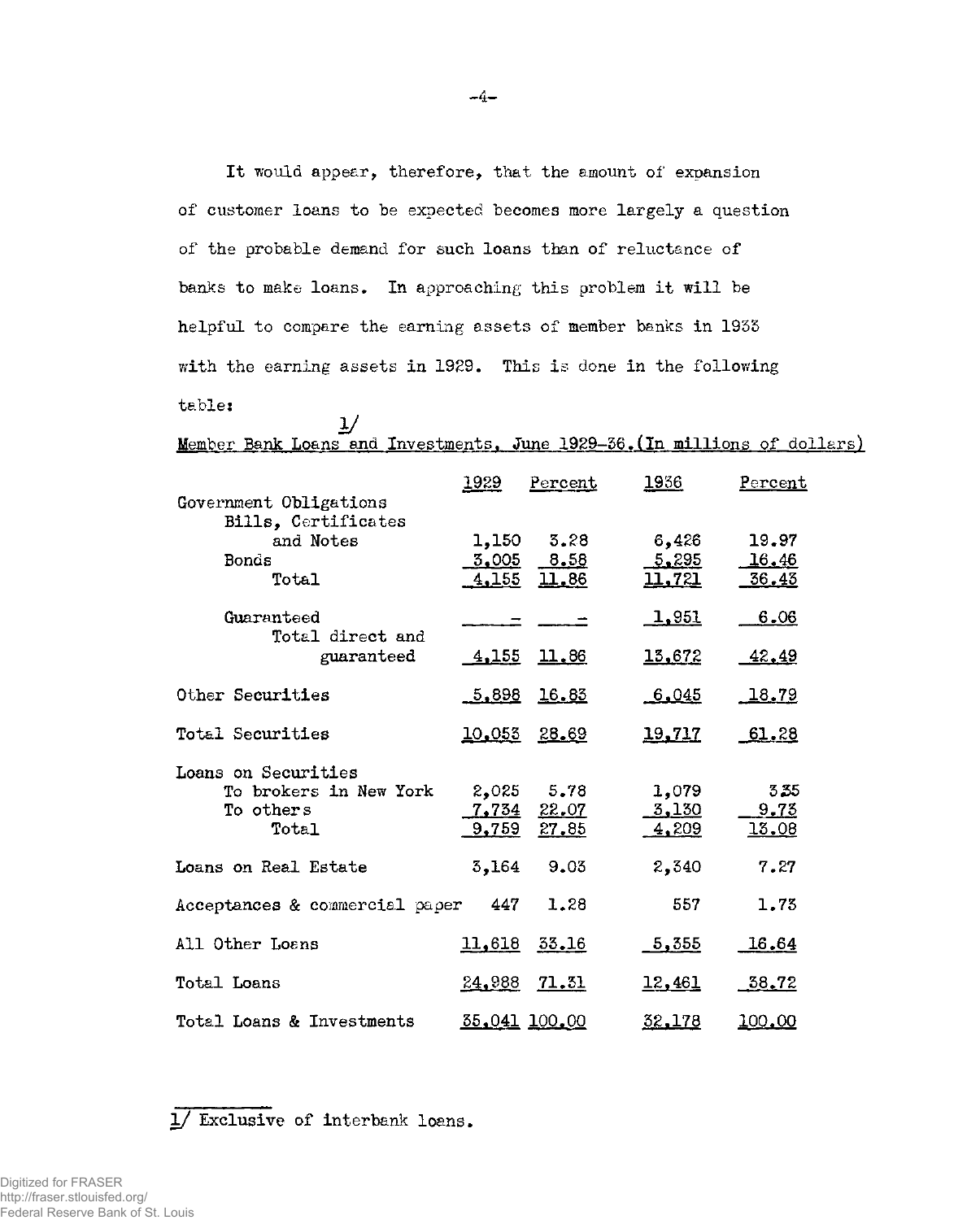This table serves the purpose of bringing out the absolute and percentage changes in the composition of the earning assets of member banks since 1929 and indicates the magnitude of changes the restoration of the 1929 composition would entail. The big changes, of course, have been the increase in Government direct and guaranteed issues and the declines in loans on securities and "All Other Loans". It is interesting, however, to note that Government bonds are only \$2.5 billion in excess of 1929, although if guaranteed issues are included the increase is \$4.2 billion. The big increase in Governments has been in bills and notes. Non-member insured banks on June 50, 1956, held approximately \$500 million of Government bonds and \$500 million of guaranteed issues. The figures would be still further increased by the inclusion of non-member non-insured banks.

It is now proposed to examine separately the prospects of expansion in the various types of earning assets. We will then be in a better position to weigh the probabilities of a decline in bank holdings of Governments.

#### Unsecured Loans

1. Movement of "All Other Loans", 1921-29, 1935-56. From June 1921 to June 1925 the index of production rose from 65 to 106. In the same period national bank loans other than on securities and real estate declined \$607 million, and holdings of Government securities increased \$370 million.

**-5-**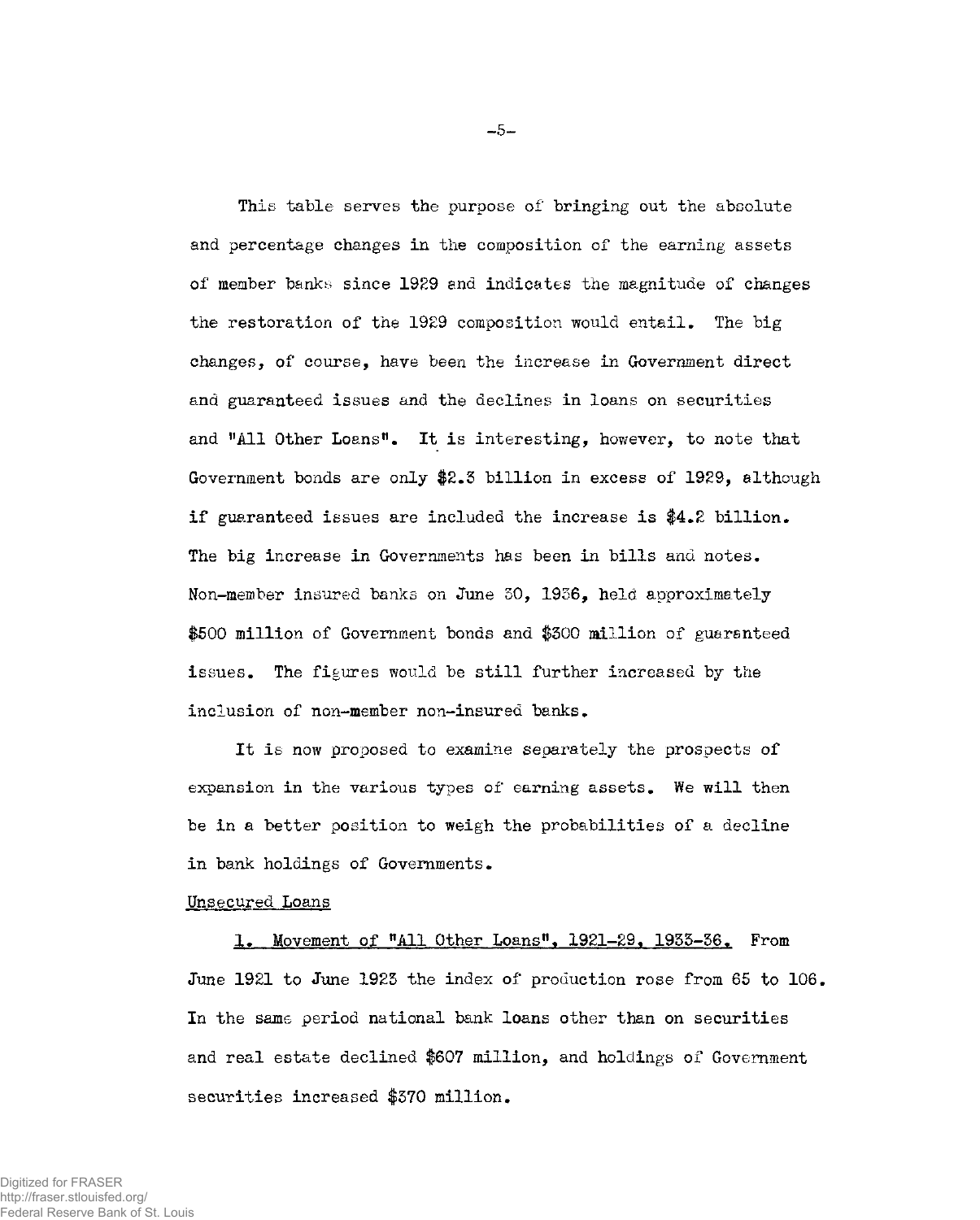From June 1923 to June 1929 the index of production rose from 106 to 125. Loans other than on securities and real estate of national banks decreased by \$714 million, or 9 percent. Their holdings of Government securities increased \$110 million. In the same period the Government debt outstanding decreased by \$5,369. In interpreting these facts a plausible explanation appears to be as follows:

New loans were undoubtedly being made in the sharp recovery from 1921 to 1923. The total outstanding declined, however, as a result of the heavy liquidation of loans that had been carried over from the peak of 1920. Moreover, the price level stabilized at a considerably lower level than prevailed in 1919-20, and the requirements for working capital were lower on this account. From 1923 to 1929 unsecured loans continued to decline, although the index of production rose. This behavior appears to be in large part attributable to the lessening economic importance of those individuals and concerns that comprise the bulk of borrowing customers, and in part to the increasing ability to finance expansion in ways other than by bank loans. I may quote what I have said  $\overline{r}$ elsewhere on this subject:

!!Upon the basis of an investigation into the accounts of 729 companies, divided into 30 groups, for which comparable balance sheets were available from 1922 to 1928 inclusive, the writer sought to explain the decline in bank loans as due to a recognition of the extent to which loans intensify the dangers

The Supply and Control of Money in the United States, p. 41.

**-6-**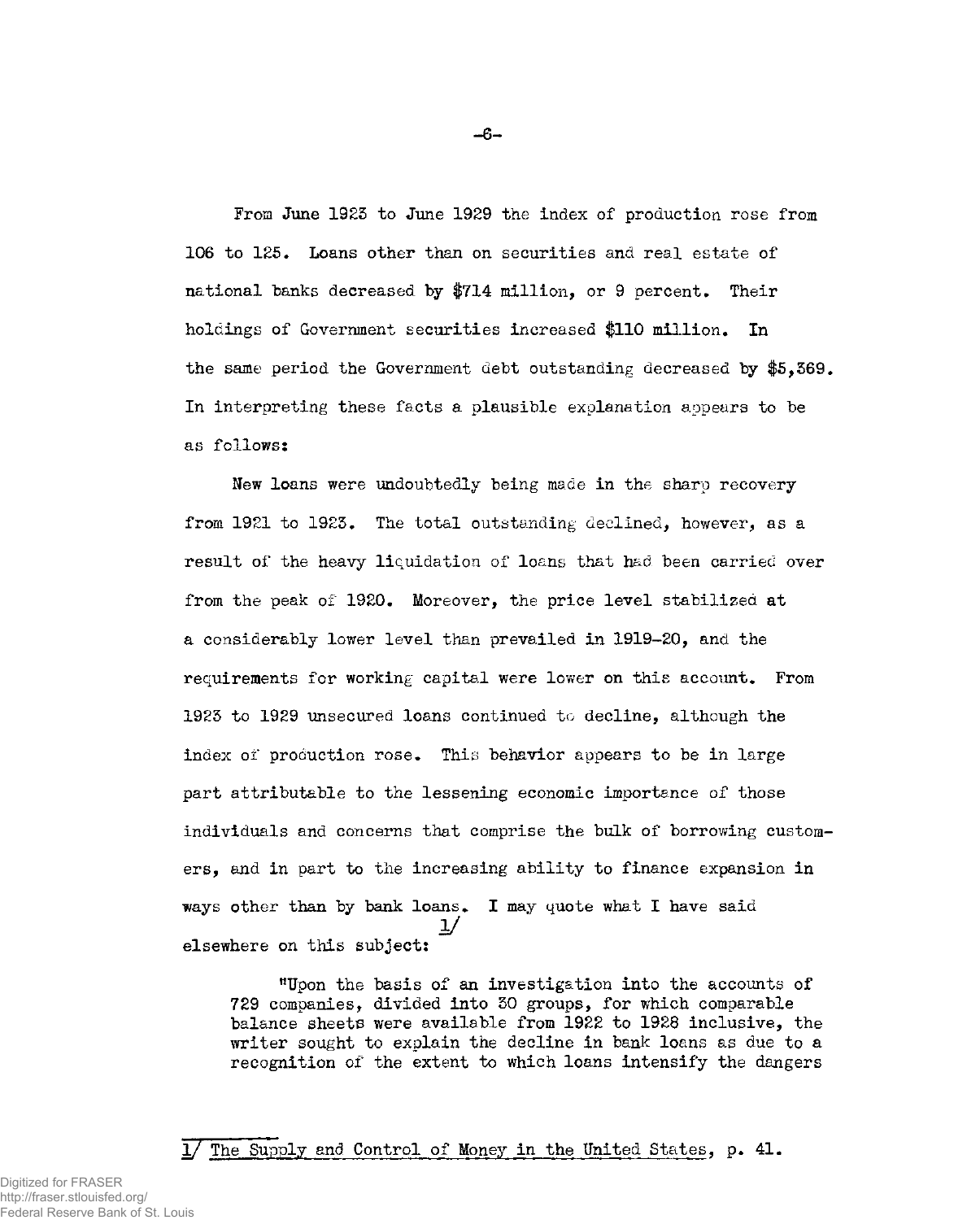of a drastic decline in net earnings and of insolvency, should gross earnings decline. $1/$  Although only the larger companies were studied it is highly significant, in view of the apparent trend toward large scale enterprise, that the companies that were growing most rapidly and should on that account require larger loans, actually reduced them to a nominal figure, while companies whose earnings were low or declining were carrying heavy bank loans and in some cases actually increasing them. It appeared that the desire to liquidate loans pervaded all industry, since in those cases where loans were still relatively heavy in 1928 the ability to liquidate was lacking. It was inferred, moreover, from this study that the great bulk of commercial loans were being made to farmers and relatively small business concerns. If economic progress continues to be associated with the increasing importance of the larger corporations having access to the stock and bond markets, there is a strong probability that the commercial loan will continue to decline in the future.<sup> $#$ </sup>

1/ The Decline of the Commercial Loan, Quarterly Journal of Economics, August, 1931, pp. 698-709.

Our past experience appears to have some relevance to recent developments and future prospects. During the recovery from 19S5 to 1955, the volume of liquidation and write-offs of old loans of member banks exceeded the volume of new loans made, so that the total declined by \$23 million despite an expansion of business activity. In 1935, however, new loans being made began to exceed old loans paid or written off, and the total for reporting member banks increased \$693 million from October 1935 to October 1936. The fact that all other loans have begun to expand before full recovery is achieved, which was not true in 1921-23, is perhaps partly attributable to the extremely heavy liquidation that had already occurred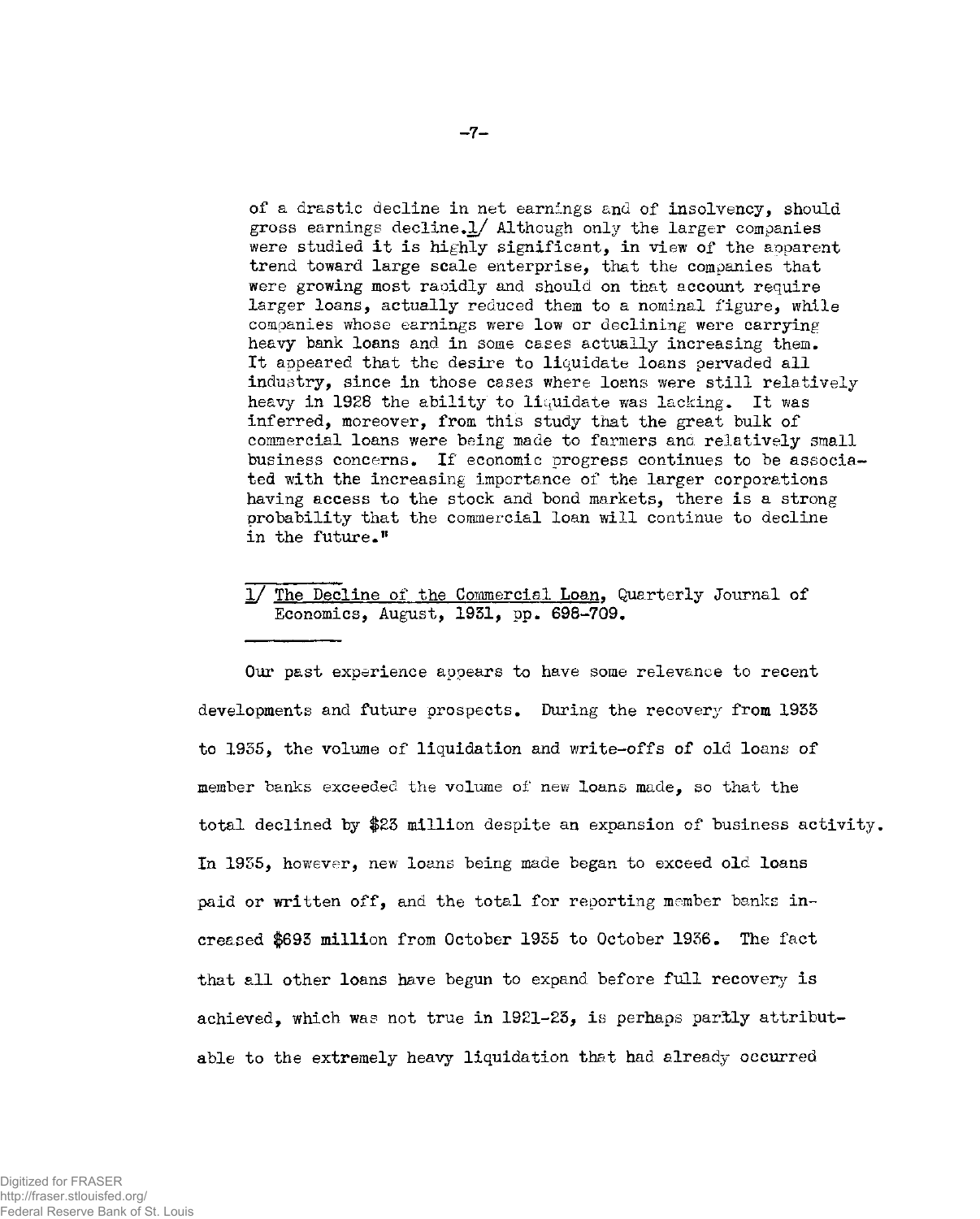in the period 1929-33, and partly to the relatively more favorable recovery of agriculture in the present movement.

The trend noticeable in the Twenties, where it appeared that broadly speaking only those industrial and commercial concerns that could not easily raise money elsewhere borrowed from banks, may be expected to continue. In fact the experience of the depression has served to emphasize anew the dangers associated with short-term indebtedness. From the point of view of this long-term trend, therefore, we would expect the proportion of other loans to total loans and investments to be less in the future than in the Twenties.

2. Bank Loans and the Recovery in Other Countries. The co-existence of increasing business activity and declining bank loans experienced in this country from 1921 to 1923 and from 1933 to 1955 is not peculiar to this country. As the following table indicates, the same divergent movements took place in the United Kingdom, Canada, and Sweden in recent years, though in the past year an upturn in loans has occurred in the United Kingdom.

In interpreting these figures it should be borne in mind that the decline from 1929 was far less steep in England and Sweden, and hence that the percentage rate of decline and recovery in the United States is much greater. Another factor was the decline and subsequent increase in bank loans in the United States

**-8-**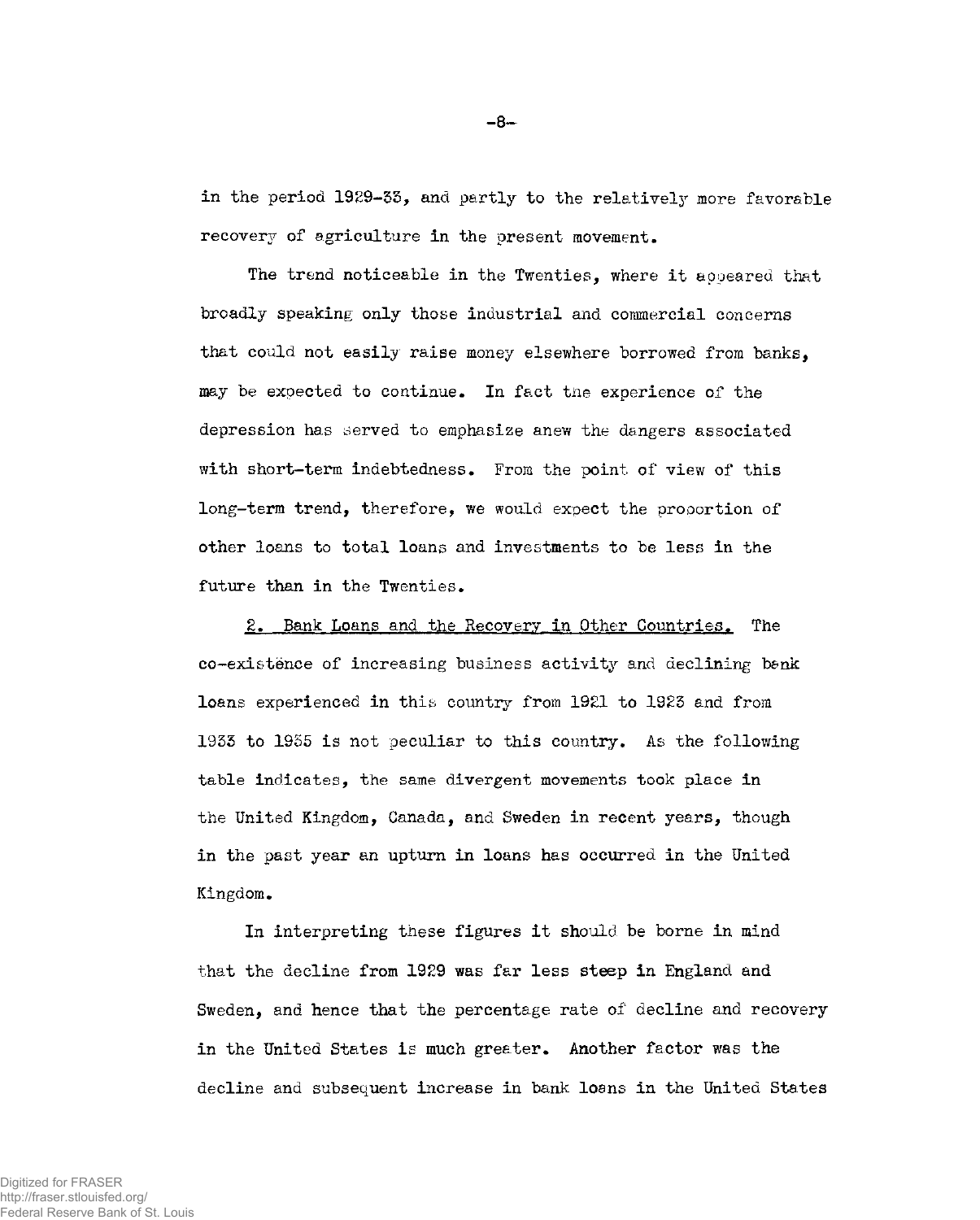attributable to bank closings and the subsequent taking over in part of loans from closed banks. We should, therefore, expect loans to decline more rapidly in the United States and show a greater degree of recovery.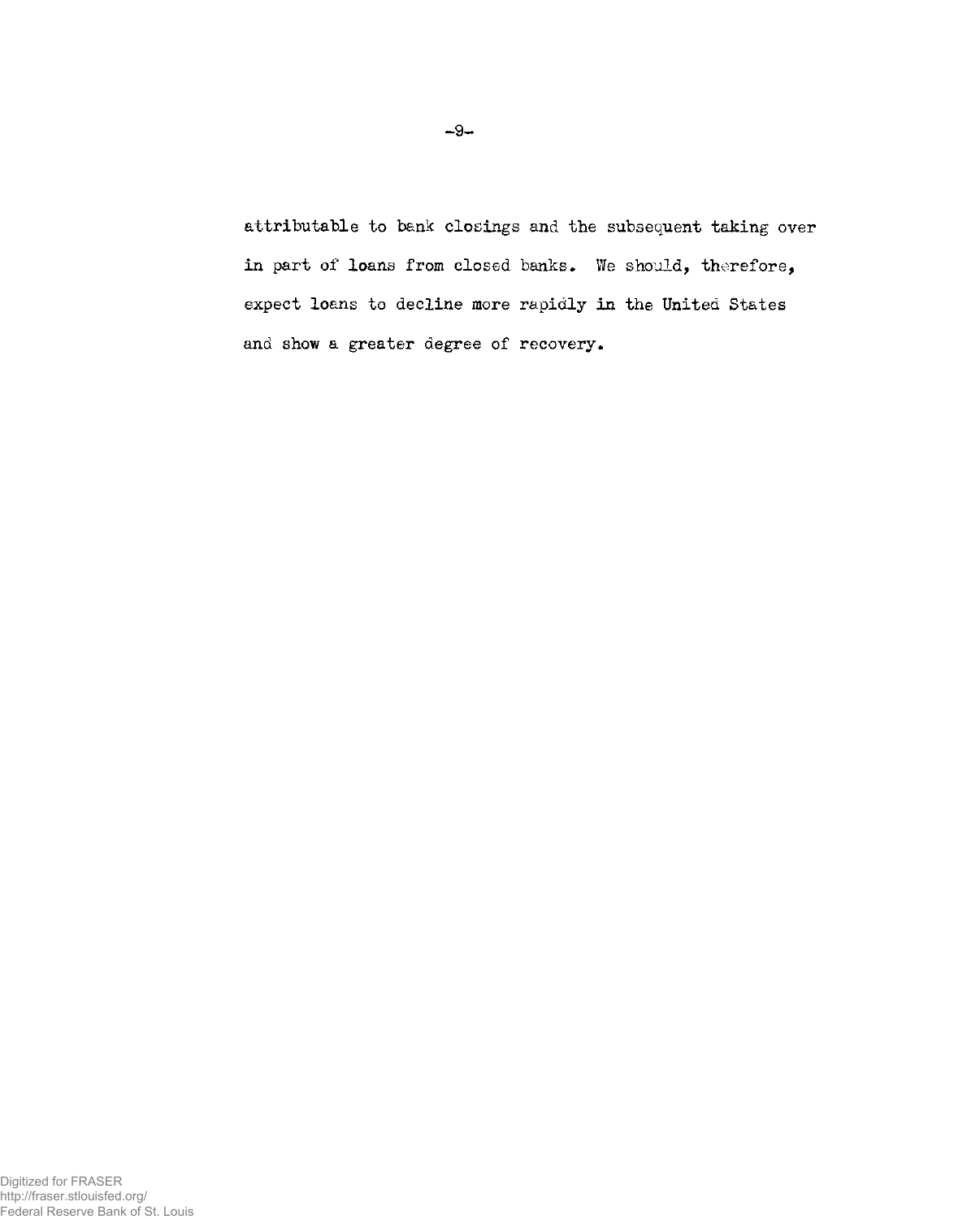### Bank Loans in United Kingdom, Canada, Sweden and the United States. 1929-56, and Yearly Average

# Index of Production.

|                 |              |          | United Kingdom     |              |                            | Canada |          |               | Sweden              |         |    | United States |           |               |
|-----------------|--------------|----------|--------------------|--------------|----------------------------|--------|----------|---------------|---------------------|---------|----|---------------|-----------|---------------|
|                 |              | Loans to |                    |              | Loans & dis-               |        |          |               | Loans &             |         |    | All other     |           |               |
|                 |              |          | customers Index of |              | counts other               |        | Index of |               | overdrafts Index of |         |    | loans         | .Index of |               |
|                 |              |          | (millions Produc-  |              | than on secur.             |        | Produc-  |               | (millions)          | Produc– |    | (millions)    | Produc-   |               |
|                 | <u>of L)</u> |          | tion               |              | $(mil. of Canada, $ $ tion |        |          |               | of kronor) tion     |         |    | of dollars)   | tion      |               |
| 1929. .         |              | 996      | 100.0              |              | 1,434                      |        | 100.0    |               | 3,203               | 100.0   |    | 11.618        | 100.0     |               |
| 1930. .         |              | 976      | 92.3               |              | 1,425                      |        | 84.8     |               | 3,409               | 99.3    |    | 10,349        | 80.7      |               |
| 1931. .         |              | 926      | 83.8               |              | 1,263                      |        | 71.0     |               | 3.392               | 95.4    |    | 8,744         | 68.1      |               |
| 1932. .         |              | 856      | 83.5               |              | 1,211                      |        | 58.1     |               | 3,031               | 90.1    |    | 6,892         | 55.8      |               |
| 1935. <b>.</b>  |              | 780      | 88.2               |              | 955                        |        | 60.3     |               | 2,763               | 126.9   |    | 4,834         | 63.9      |               |
| 1936 <b>. .</b> |              | 852      | 115.1              | $\mathbf{1}$ | 777                        |        | 87.6     | $\frac{2}{3}$ |                     | 135.8   | z/ | 5,355         | 86.6      | $\mathbb{Z}/$ |

1/ Second quarter.

2/ June.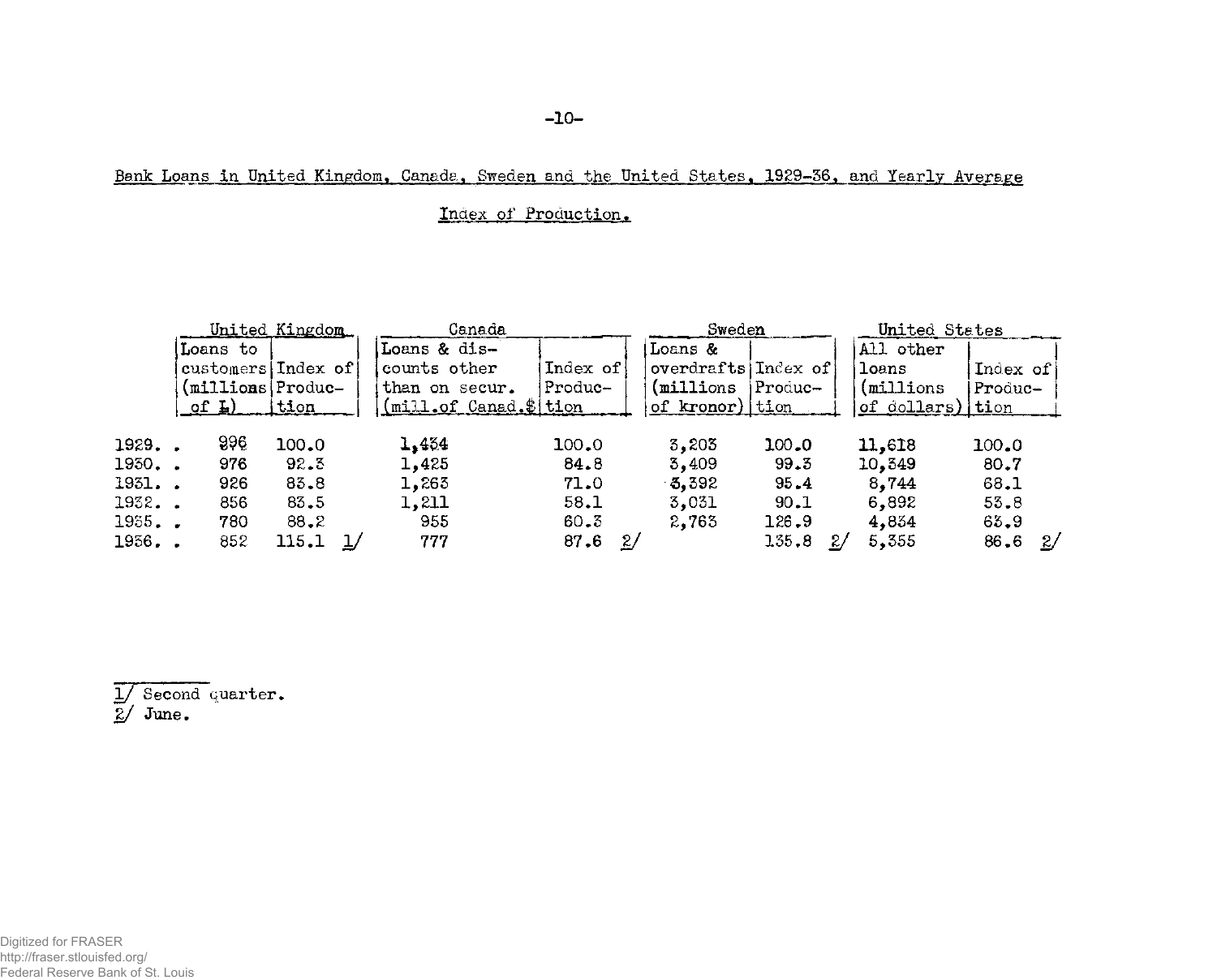# 5. Other Considerations Bearing on the Future Movement of "All Other Loans".

American industry as a whole appears to have more cash and be in a more liquid position than in 1929. A considerable expansion of activity could, therefore, be financed without entailing the necessity of raising new money. Too much emphasis should not be put on this factor, however, since, for one thing, industry may prefer to remain more liquid than heretofore and, for another, a general condition of liquidity is quite compatible with the existence of a shortage of working capital on the part of small manufacturers, merchants, and farmers, who make up so large a proportion of the borrowers from banks. The requirements of farmers, on the other hand, are likely to be met more largely by agencies other than commercial banks than was true formerly.

It is reasonable to assume that the future character of the recovery movement will have an important influence on the demand for commercial loans. If the movement is steady and orderly in character and is not accompanied by any marked rise in prices, working capital requirements will be less than they would be if the movement assumes the proportions of a boom and rapid increases in prices occur. This reasoning receives some confirmation from a contrast of the 1917-20 experience, which was a commodity and general business boom, with that of 1923-29. Loans of national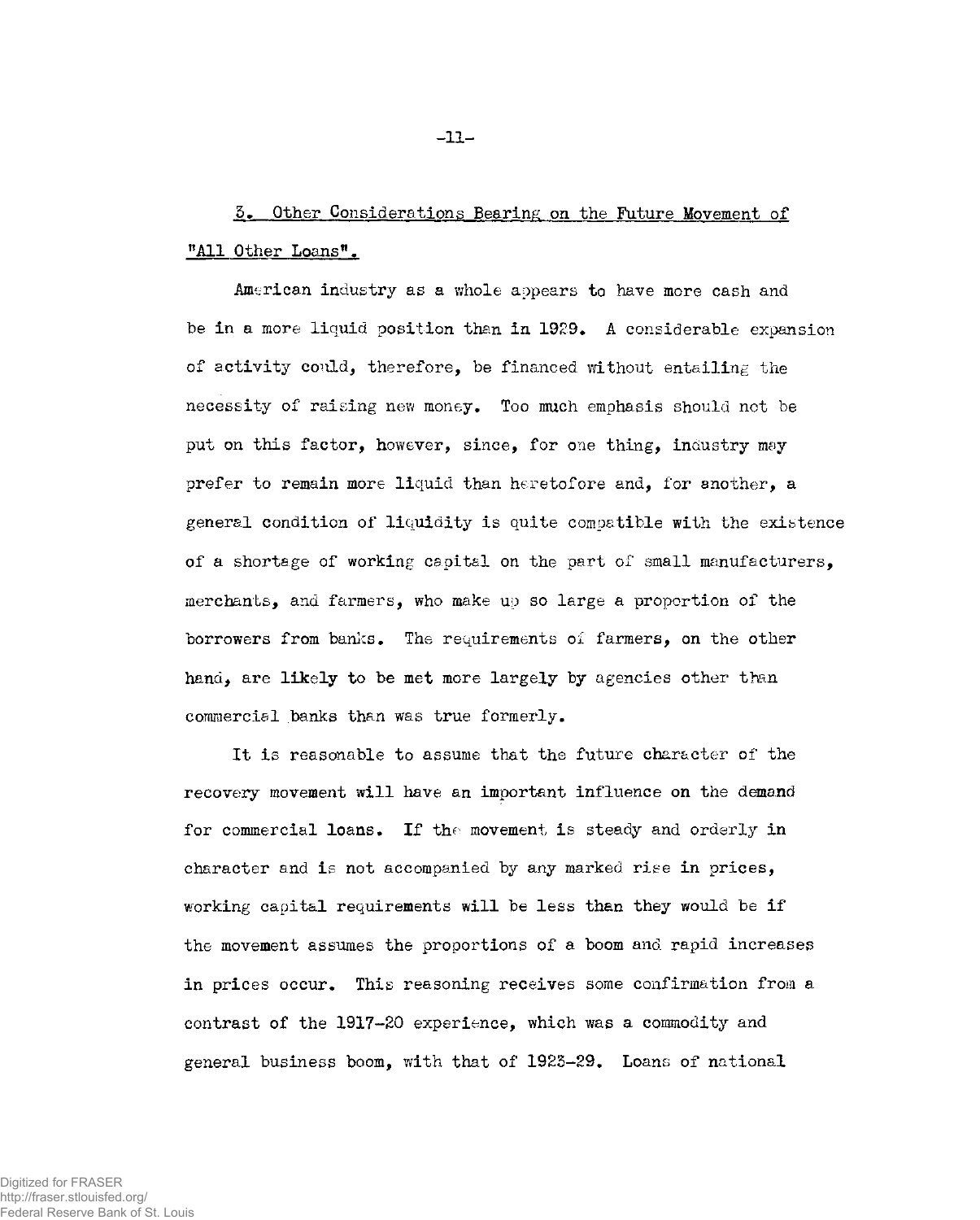banks other than on securities increased #3.8 billion, or 59 percent, in the earlier period as contrasted with a decrease of \$714, or 9 percent in the period 1923-29 in such loans.

To this point most of the considerations mentioned appear to suggest that on balance a moderate expansion only of "All Other Loans" is to be anticipated if the recovery movement continues orderly and rapid price advances are avoided. There are two considerations, however, which point in the opposite direction. One is an increase in "All Other Loans" of reporting member banks in the past year. If the same <u>amount</u> of expansion took place in the next four years this would mean an increase of \$2.8 billion. If, however, the same rate of increase occurs, the expansion would be \$4.5 billion. It would be very helpful if more were known of the nature of the increase that has occurred. It may in part represent the taking over of existing loans by member banks, in part an expansion in installment selling, and in part loans for capital purposes which are expected to be refunded. The trend in the next six months in comparison with the trend in the previous year should afford some clue as to the permanence and strength of the recent movement.

**-12-**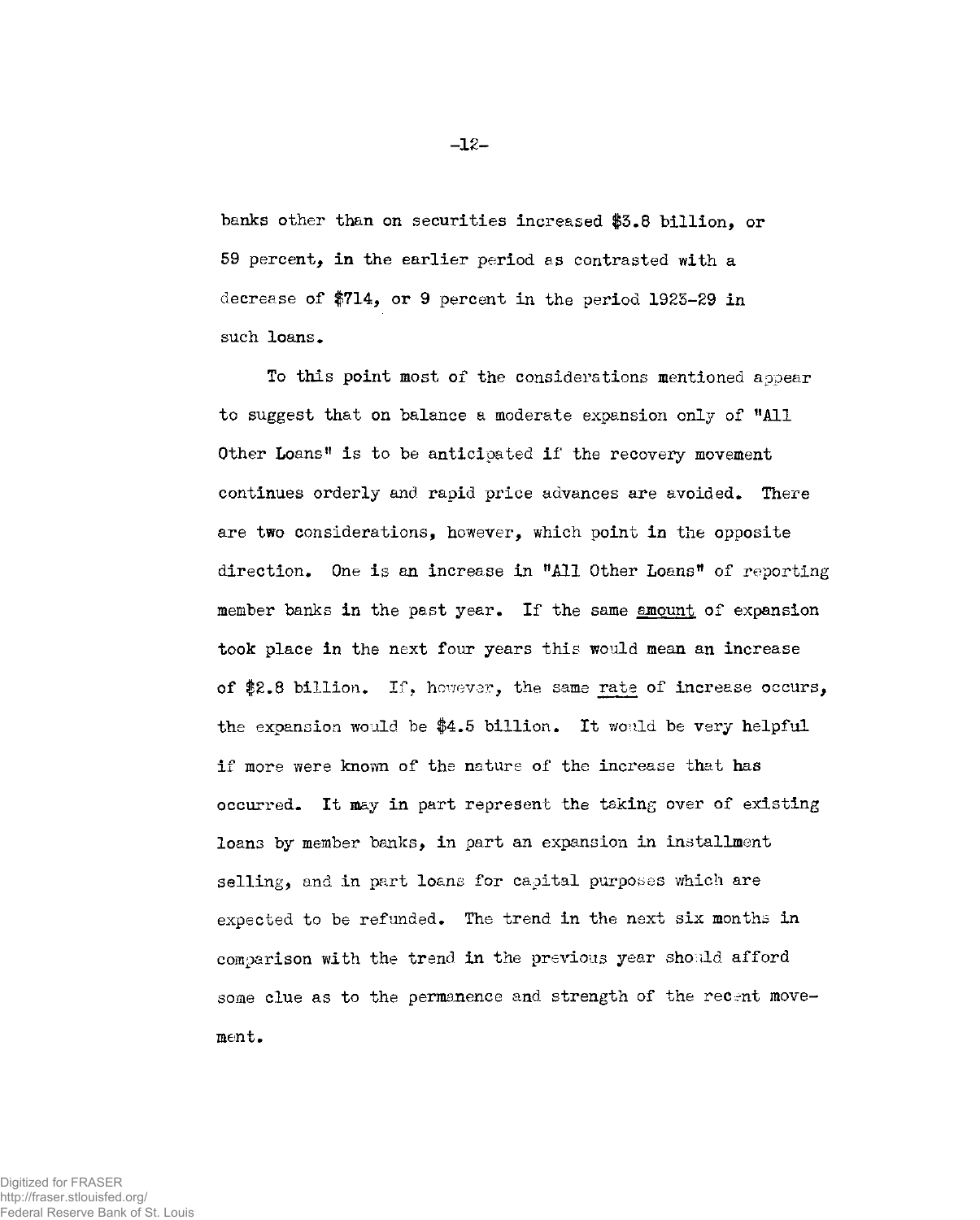A factor which is now present but which was lacking in the Twenties is a tax on undistributed earnings. While it is not expected to induce the larger companies having access to the stock and bond markets to borrow from banks, it **may** very well have this effect on the intermediate-sized corporationswhich have no access to the capital markets and which may experience some difficulty in getting some two or three hundred shareholders to take up rights to subscribe for new stock. In such cases there is an added inducement to distribute earnings in dividends ana finance working capital requirements by means of bank loans.

Eespite the increase that has occurred in the past year and the uncertain effect of the new tax on undistributed earnings, previous experience in this and other countries would appear to suggest that "All Other Loans" will not regain the proportion of total loans and investments they represented in 1929 and that it is doubtful if they will regain the absolute level then prevailing. In other words, assuming the absence of rapid price advances, it seems more likely that "All Other Loans" will expand some \$3 or \$4 billion, rather than by the \$6 billion necessary to restore the 1929 level.

### Security Loans.

The only comparable series of loans on securities covering the post-war decade is that for national banks. This type of loan increased from \$2.7 billion in 1921 to \$5.5 billion in 1929,

**-13-**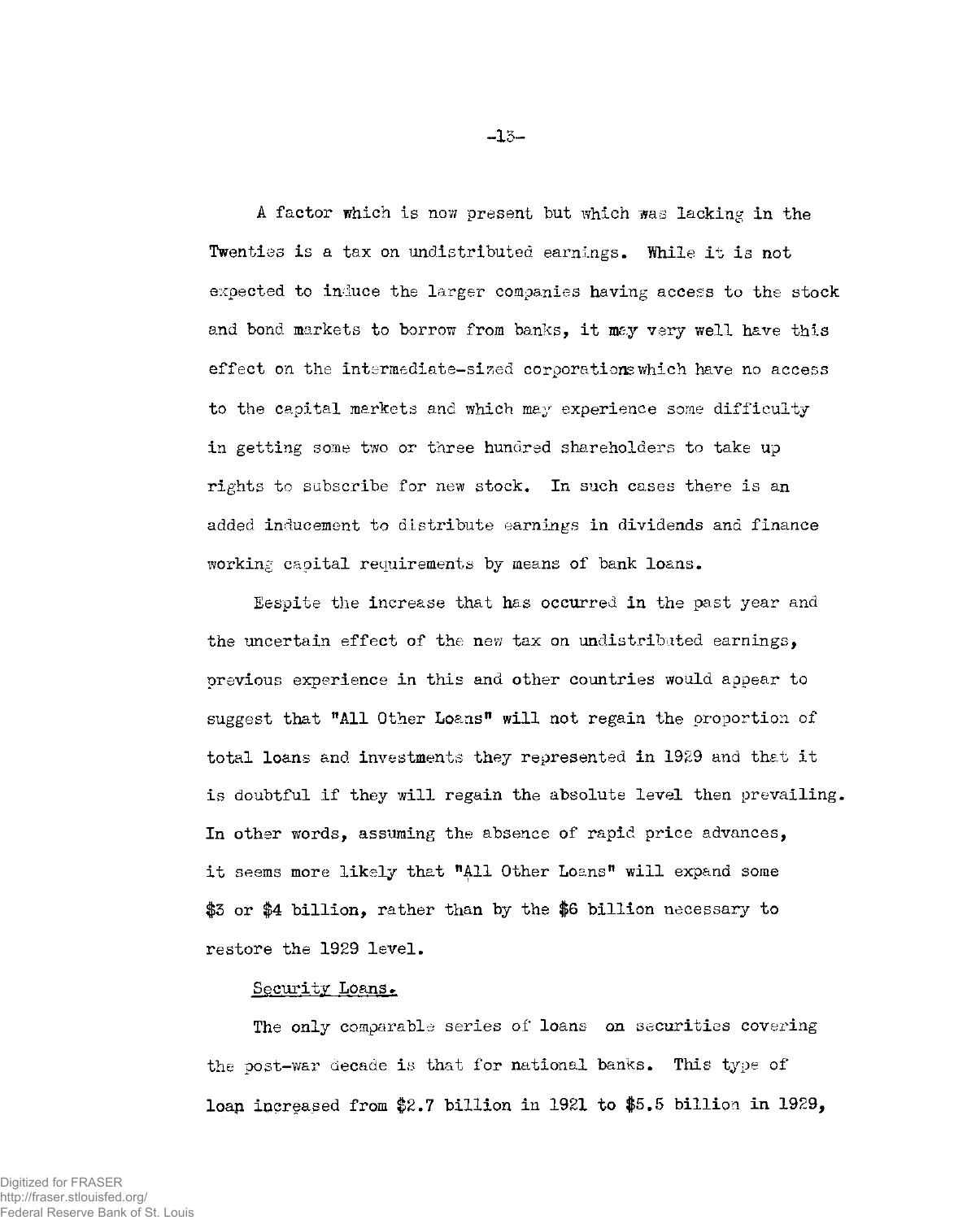or by \$2.8 billion. In 1921 they comprised 17 percent of national bank loans and investments, in 1925 eighteen percent and in 1929 twenty-five and a half percent.

It appears improbable that security loans will increase as rapidly in the next few years. For one thing, many people of this generation have had a disastrous experience with margin trading and the caution thus engendered may be expected to last for some time. Of more importance, however, is the requirement for higher margins than prevailed in the Twenties. It is perhaps not unreasonable to expect that any tendency toward a rapid increase in security loans will be checked by higher margin requirements. On the other hand, there may be more of a tendency for commercial loans to be backed by collateral.

### Loans on Real Estate.

Although the increase in residential building has not as yet been reflected in any increase in bank loans, this is probably owing to the continuance of liquidation of old loans. It is to be anticipated, however, that loans on real estate will experience considerable rise in the next few years. Various factors should contribute to this end. In the first place, there are the new provisions of the Banking Act of 1955, and the new opportunities to assure against loss afforded by the Federal Housing Administration. The latter are of particular importance in the case of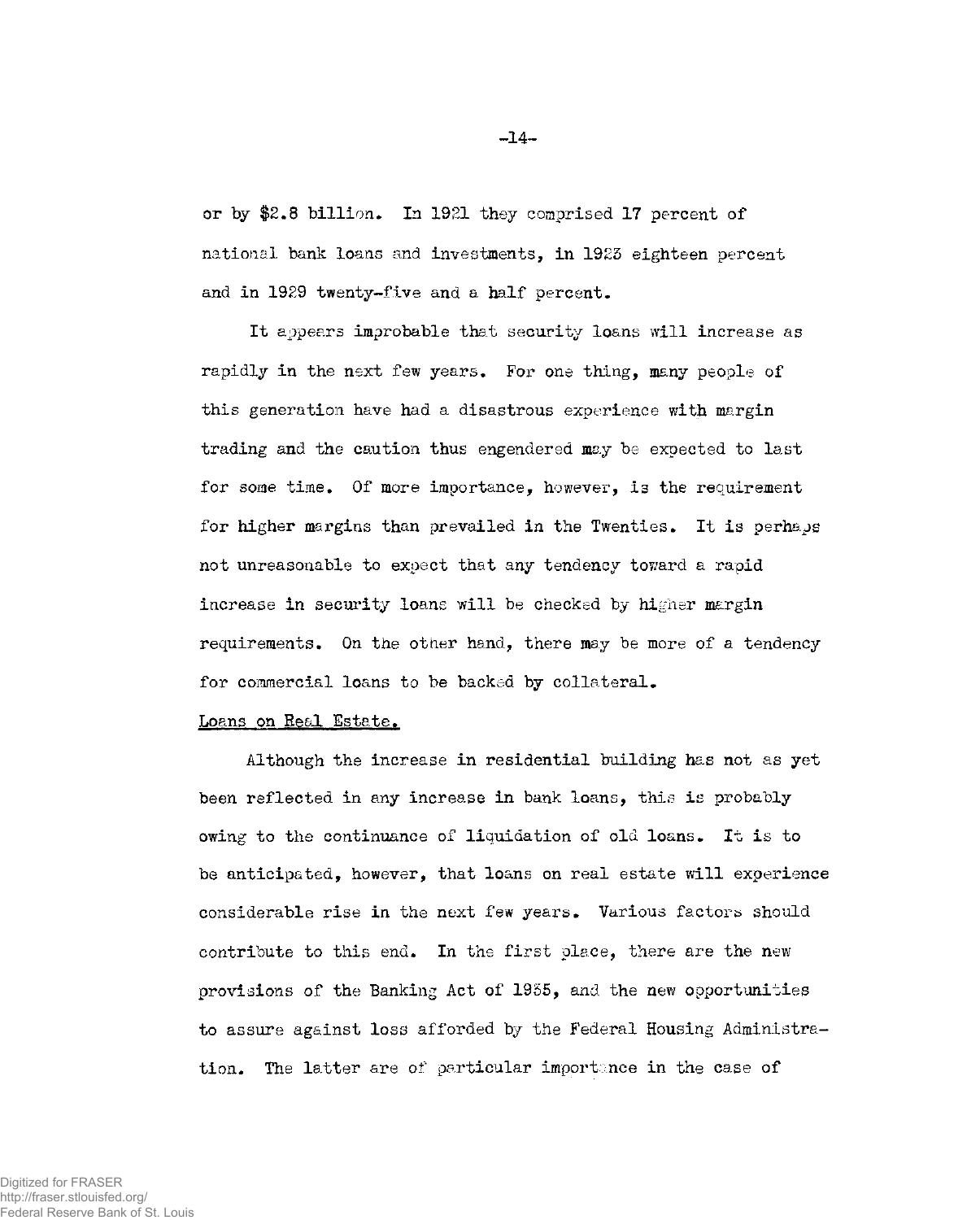thinly-margined mortgages. Secondly, the probable continuance of low yields on securities, acceptances, commercial paper and call loans, and the present strong liquid position of banks will combine to enhance the attractiveness of real estate loans. Thirdly, there appears to be a strong likelihood of a very heavy volume of building construction in the next few years.

While, therefore, it is to be expected that the bulk of mortgage lending will continue to be handled by agencies other than commercial banks, there is a possibility that loans on real estate by commercial banks may double in the next few years. With reference to our main problem, however, it may be pointed out that this would mean an increase of only two billions.

### Acceptances and Commercial Paper.

It appears unlikely that the growth on these types of loans will be of quantitative significance. Even if the total of acceptances rises to the level of the late Twenties, this would mean a net expansion of only some \$700 million.

### Other Securities.

Member banks hold slightly more other securities than they did in 1929 and the proportion of earning assets represented by other securities has increased from 17 percent to 19 percent. It seems probable, therefore, that banks will be somewhat reluctant to increase their holdings by any substantial amount

**-15-**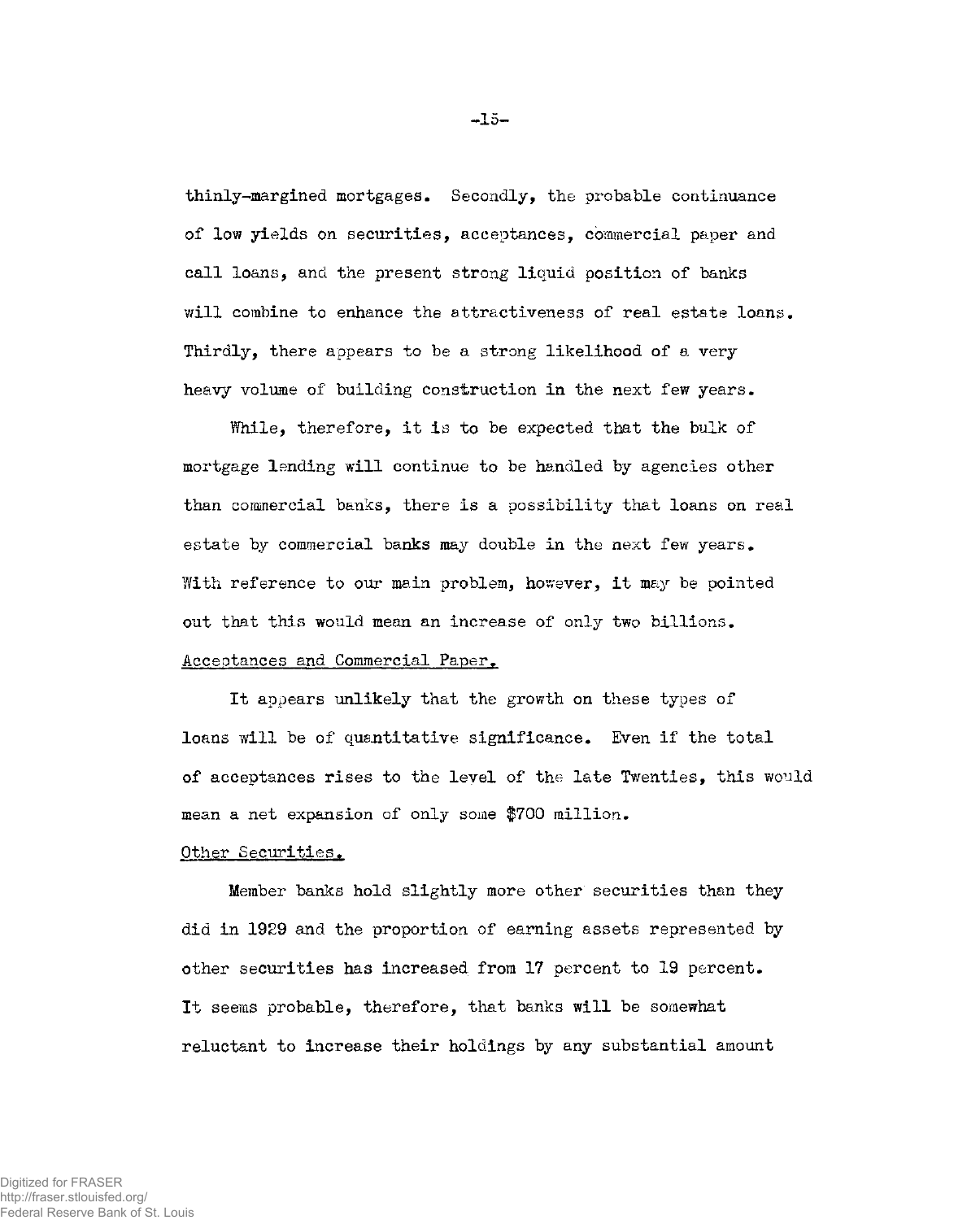unless they have excess reserves which they can utilize in no other manner. The more stringent definition of investment securities may also be a factor.

#### Government Securities

Total holdings of Government securities, direct and guaranteed, increased from 12 percent of member bank loans and investments in 1929 to  $42\frac{1}{2}$  percent on June 30, 1936. Long-term Governments, direct and guaranteed, showed a much less rapid increase. They amounted to  $22\frac{1}{2}$  percent of member bank earning assets on June 30, 1936, as compared with  $8\frac{1}{2}$  percent in 1929. In view of the magnitude of the increase, the prospects of little additional increase in the Federal debt, and the signs of an upturn in the demand for bank loans, it is likely that member bank holdings of Government securities are now at or near their peak. If they do not increase further, the proportion they represent of member bank loans and investments will decline as other earning assets increase.

Whether bank holdings of Governments will experience an absolute decline and if so, by what amount, appears to depend more largely on the rapidity of debt retirement by the Government and the policy with regard to funding short-term issues than on the pressure to liquidate arising from the expansion in the demand for other types of loans. This conclusion is based on (a) the probable moderate expansion in the demand for other types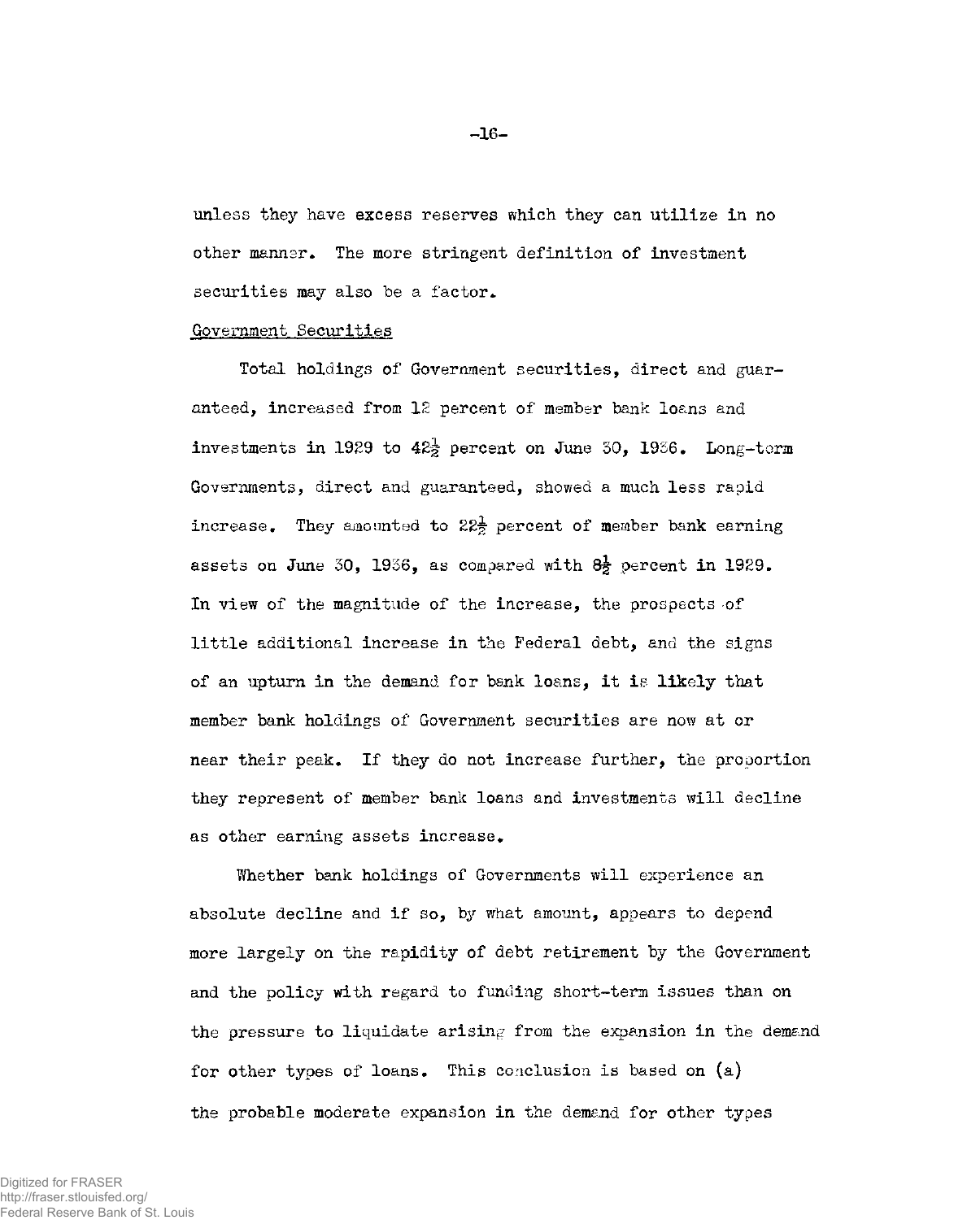of loans, (b) the possibility of increasing total earning assets and (c) the scarcity of other types of liquid earning assets. While the probable increase in the demand for unsecured and secured loans may be in excess of the amount by which it is thought desirable to permit total earning assets and, hence, deposits to expand, it will probably not be greatly in excess. In the meantime it is to be expected that a portion of bank holdings of short-term Governments will be retired and refunded, so that the total bank holdings of all Governments will decline. In other words, there appears little likelihood that banks will be under the necessity of liquidating their holdings of Government bonds in order to satisfy local requirements for loans.

If the expansion in the demand for loans is less than anticipated, if substantial debt retirements by the Federal Government are not effected and if a substantial part of the short-term debt is not converted into long-term issues, it is quite possible that banks will retain the bulk of their present holdings of Governments. This may even prove to be the case if some 20 or 30 percent of the notes are retired or converted into long-term issues. All insured banks now hold only 46 percent of the total of notes outstanding and even including the Federal Reserve Banks they hold less than 60 percent. The liquid character of such notes may lead banks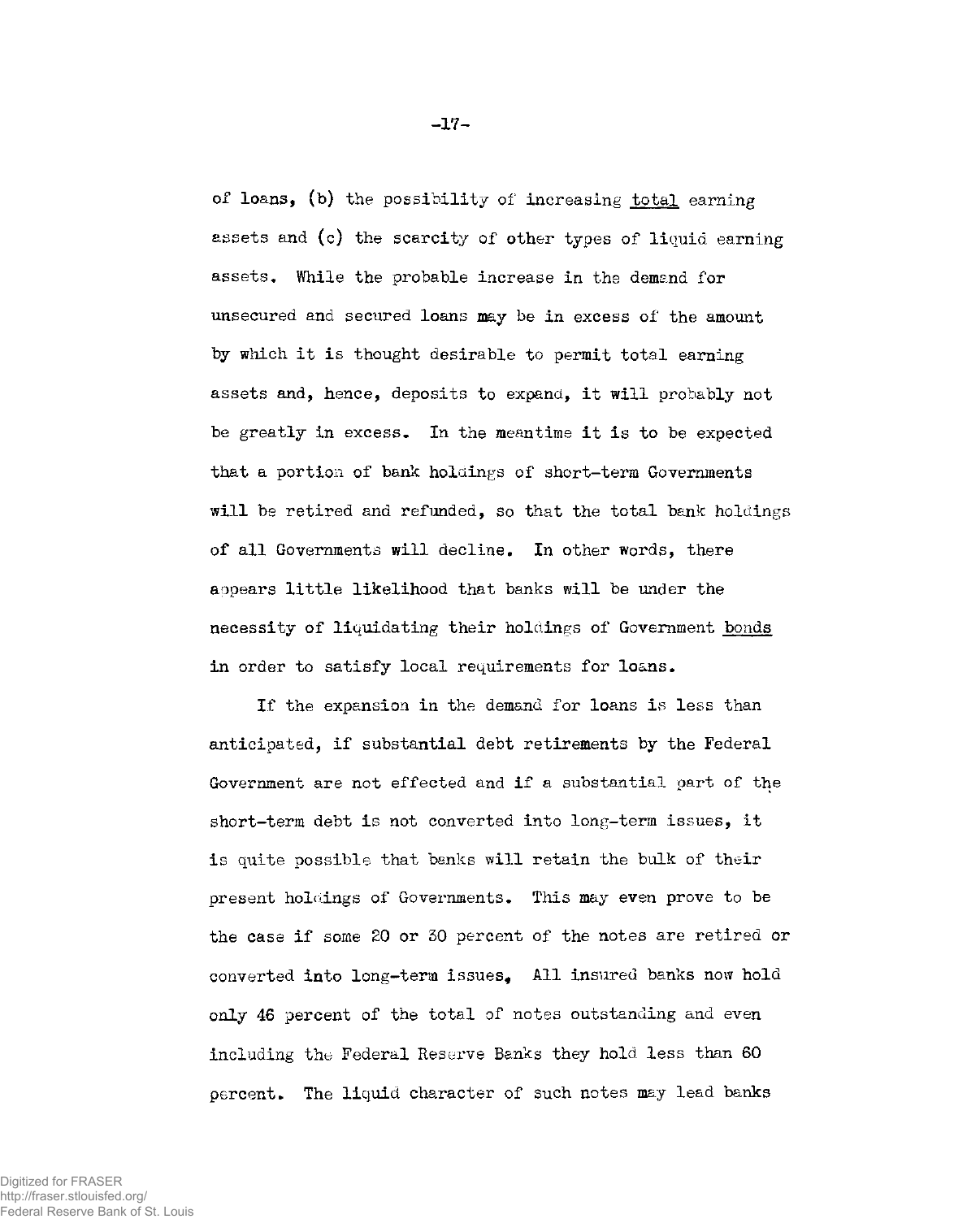to increase the proportion of the total outstanding they now hold. A table showing the proportions of the total of various classes of Government direct and guaranteed issues held by the member banks, insured banks, and Federal Reserve banks is appended.

Another factor that has a bearing on this subject is the possible liquidation of a substantial amount of notes and bills held by the Federal Reserve banks. Member banks may be expected to absorb a portion of such notes and bills and this would tend to keep up their total holdings of Governments.

Still another factor of uncertain effect would be a rise in long-term interest yields and a fall in bond prices. This might induce a certain amount of liquidation of bonds by banks. It is interesting to note, however, that banks maintained their holdings of Governments in 1928-29 despite the rise in interest rates and the active demand for loans that prevailed at that time.

The preceding discussion serves, among other things, to indicate the important bearing of refunding operations on monetary policy. If, for example, it is found that the conversion of notes and bills into long-term issues leads to a substantial decline in the total holdings of Government securities of banks, such operations would serve to offset an expansion of loans which would otherwise result in an expansion of total deposits. On the other hand, in so far as banks decline to convert short into

**-18-**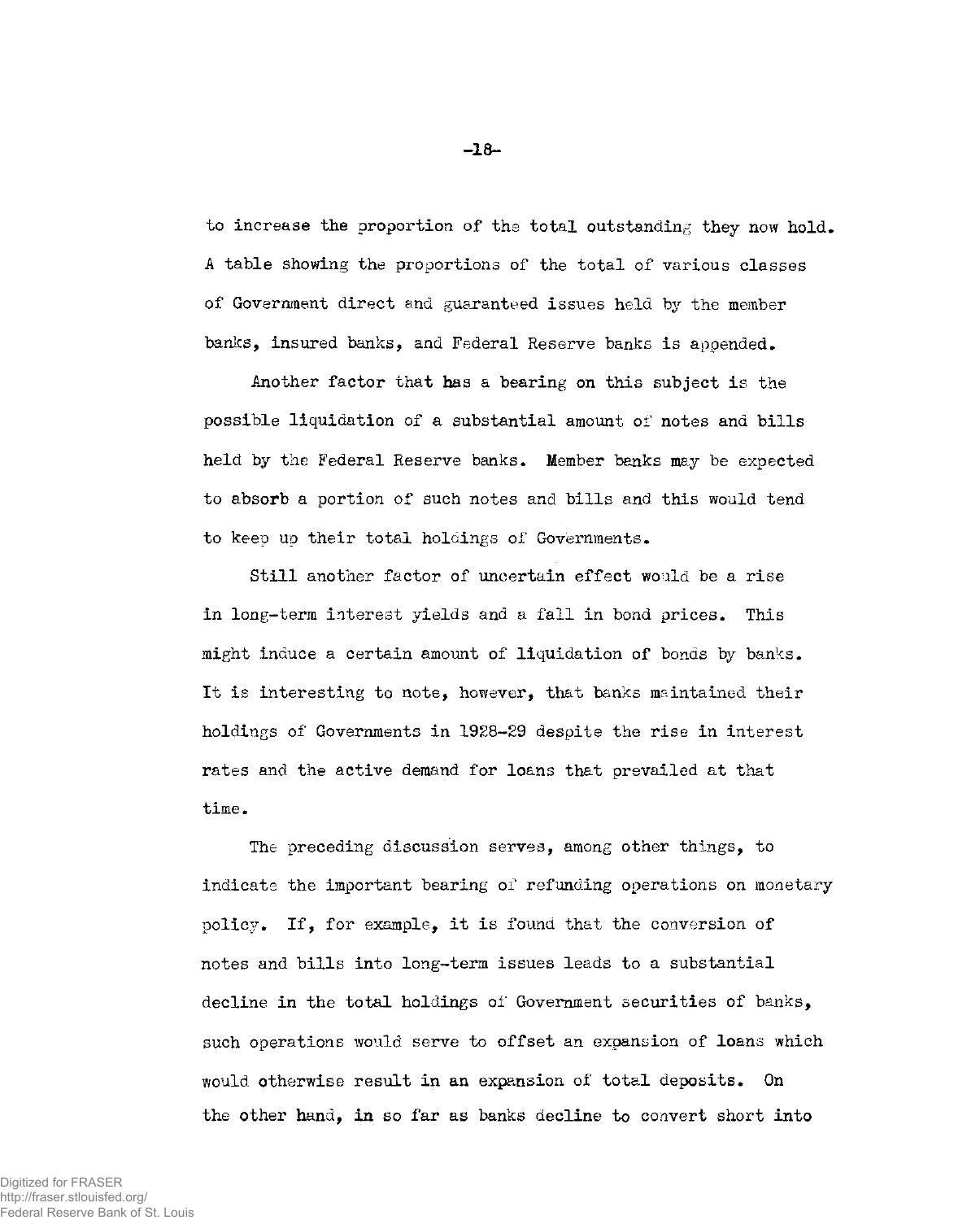long-term issues, the rate of interest at which the short-term debt can be converted into long-term debt will be higher than it otherwise would be. Individuals and agencies other than banks must be induced to increase their total holdings of Governments and this will absorb financial deposits otherwise available for investment elsewhere.

A table showing the holdings of Government securities, other securities, and loans of commercial banks in England, Canada and Sweden, is also appended. This table indicates that to date there has been no reduction in the commercial bank holdings of Government securities in these countries.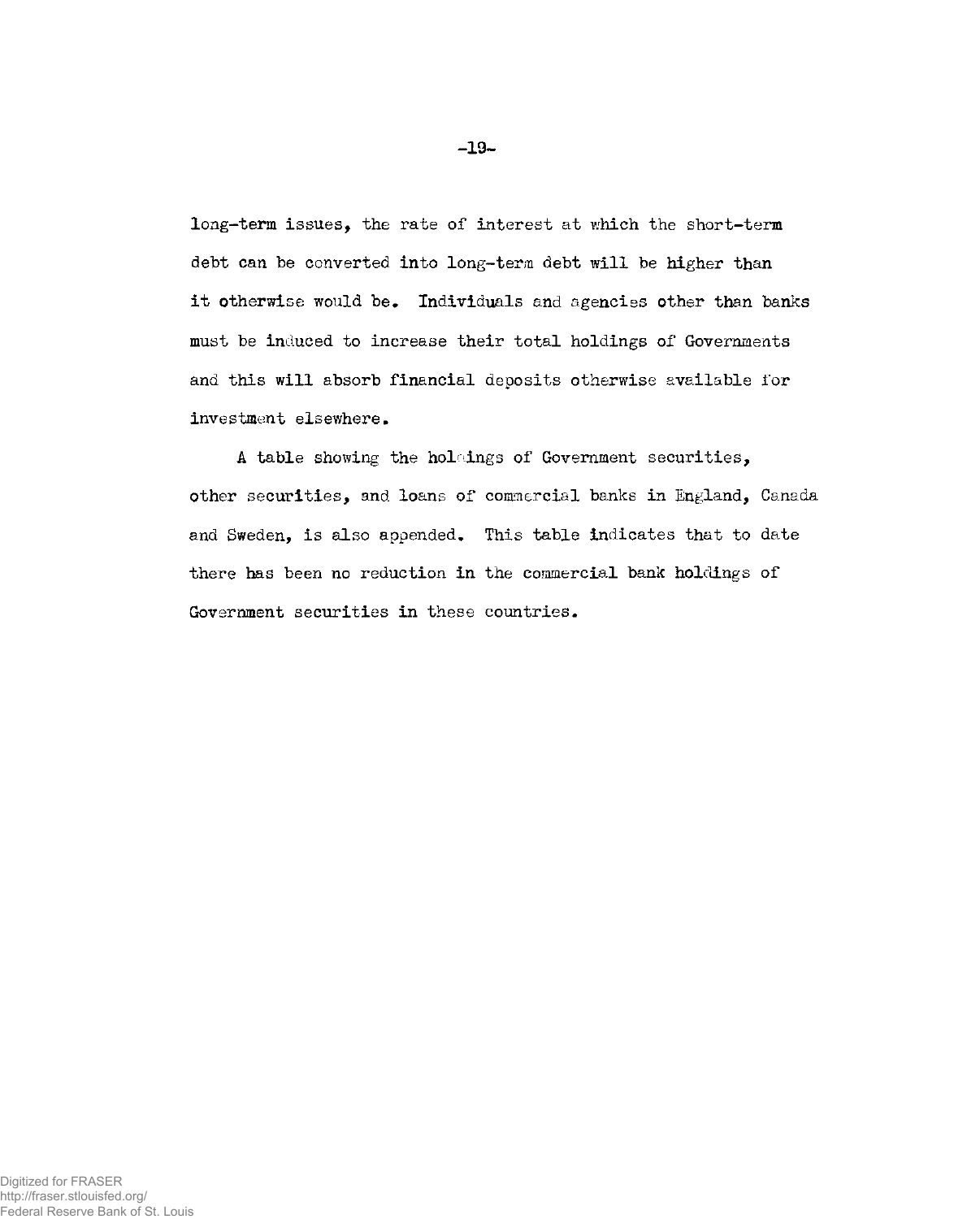| BY VARIOUS CLASSES OF BANKS, 1934-1936. |               |               |               |
|-----------------------------------------|---------------|---------------|---------------|
|                                         |               | June 30       |               |
|                                         | 1934          | 1935          | 1936          |
| <u>Total direct outstanding</u>         | 26,480        | 27,645        | 32,989        |
| Member banks                            | 9,137         | 9,871         | 11,721        |
| Percent                                 | 34.5          | 35.7          | 35.5          |
| Insured banks                           | 9,708         | 10,470        | 12,515        |
| Percent                                 | 36.7          | 37.9          | 37.9          |
| Federal Reserve banks                   | 2,432         | 2,432         | 2,430         |
| Percent                                 | 9.2           | 8,8           | 7.4           |
|                                         |               |               |               |
|                                         |               |               |               |
| Bonds                                   | <u>16,510</u> | <u>14,936</u> | <u>18,628</u> |
| Member banks                            | 4,838         | 4,458         | 5,295         |
| Percent                                 | 29.3          | 29.8          | 28.4          |
| Insured banks                           | 5,210         | 4,889         | 5,817         |
| Percent                                 | 31.6          | 32.7          | 31.2          |
| Federal Reserve banks                   | 468           | 317           | 316           |
| Percent                                 | 2.8           | 2.1           | 1.7           |
|                                         |               |               |               |
| <b>Notes</b>                            | 6,932         | <u>10,501</u> | 11,861        |
| Member banks                            | 2,871         | 4,313         | 5,160         |
| Percent                                 | 41.4          | 41.1          | 43.5          |
| Insured banks                           | 3,047         | 4,476         | 5,428         |
| Percent                                 | 44.0          | 42.6          | 45.8          |
| Federal Reserve banks                   | 605           | 1,511         | 1,494         |
| Percent                                 | 8.7           | 14.4          | 12.6          |
| Certificates                            | 1,635         | <u> 156</u>   | 146           |
| Member banks                            | 637           |               |               |
| Percent                                 | 39.0          |               |               |
| Insured banks                           | 656           |               |               |
| Percent                                 | 40.1          |               |               |
| Federal Reserve banks                   | 265           |               |               |
| Percent                                 | 16.2          |               |               |
|                                         |               |               |               |
| Bills                                   | 1,404         | 2,053         | 2,354         |
| Member banks                            | 791           | 1,099         | 1,266         |
| Percent                                 | 56.3          | 53.5          | 53.8          |
| Insured banks                           | 794           | 1,105         | 1,270         |
| Percent                                 | 56.6          | 53.8          | 54.0          |
| Fed.Reserve bks.bills &                 |               |               |               |
| certificates 1934                       | 477           | 604           | 620           |
| Percent                                 | 34,0          | 29.4          | 26.3          |
| Fully guaranteed outstanding            | 681           | 4.123         | 4,718         |
| Member banks                            | 276           | 1,558         | 1,950         |
| Percent                                 | 40.5          | 37.8          | 41.3          |
| Insured banks                           | 298           | 1,882         | 2,257         |
| Percent                                 | 43.8          | 45.6          | 47,8          |

**AMOUNT AND PROPORTIONS OF VARIOUS CLASSES OF THE PUBLIC DEBT HELD**